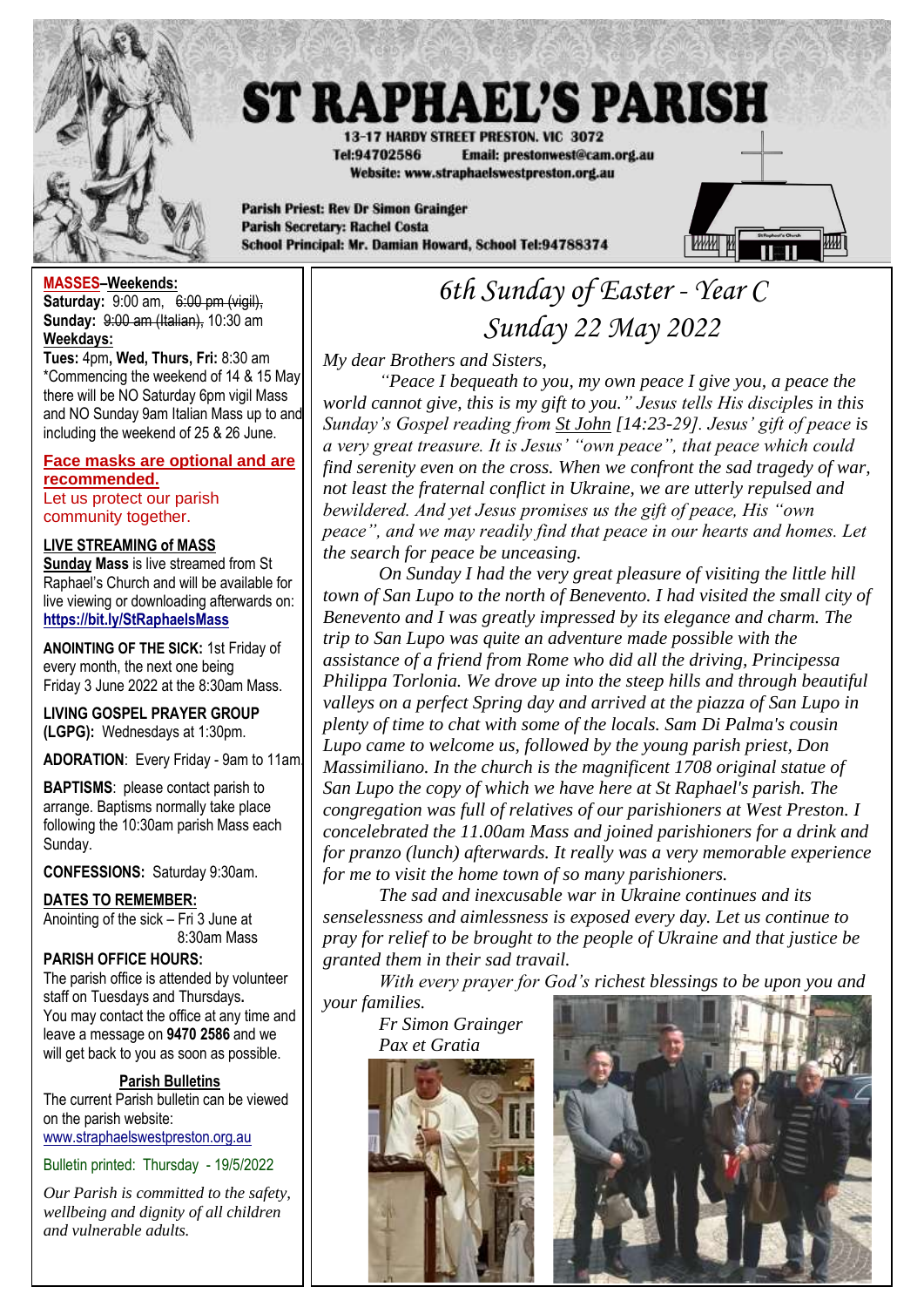|                 | <b>10:30AM Mass</b>           | <b>10:30AM Mass</b> |
|-----------------|-------------------------------|---------------------|
|                 | <b>Ministers of Communion</b> | <b>Readers</b>      |
| 15-May-22       | Bruna D'Alessandro            | Maria Sanciolo-Bell |
|                 | Lucy Triulcio                 | Vitale To'oTo'o     |
| $22$ -May-22    | Jennifer Singam               | Melinda Di Prospero |
|                 | Rosetta Macri                 | Mary Finn           |
| 29-May-22       | Amitu'anai To'oto'o           | Anna Sisinni        |
|                 | Katalina To'oto'o             | Nika Cseh           |
| $05$ -Jun-22    | Bruna D'Alessandro            | Maria Sanciolo-Bell |
|                 | Ferenc Cseh                   | Rosetta Macri       |
| $12$ -Jun-22    | Jennifer Singam               | Melinda Di Prospero |
|                 | <b>Parker Maloney</b>         | Giulia Digiglio     |
| $19$ -Jun-22    | Lucy Triulcio                 | Anna Sisinni        |
|                 | Rosetta Macri                 | Josephine Knight    |
| $26$ -Jun- $22$ | Ferenc Cseh                   | Melinda Di Prospero |
|                 | Parker Maloney                | Terri Crisafi       |

The above roster is for the 7 weekends that Fr Simon is away on annual leave.

The 1st reading is read by the 1st rostered reader in Italian. The Responsorial Psalm, 2nd reading, Alleluia and prayers of the faithful are all read by the 2nd rostered reader in English.

#### **CHURCH CLEANING**: **LAWN MOWING:**

† † †

#### *We pray for the sick:*

Giuseppina, Cabrini, Dorothy, Sebastiana, Lina, Amalia, Marie, Kristian, Raffaella, Rob, Antonietta, Charleez, Claudia, Matthew, Elijah, Cesarina, Alfio, Annunziata, Luana, Karol, Lily, Wilma, Pauline, Graeme, Carmela, Noah, Luca, Patrick

#### *We pray for the repose of the souls of:*  **RECENTLY DECEASED:**

Rosa Simionato RIP 9/5 (Funeral Fri 27/5 at 10am) **ANNIVERSARIES:**

Maria Basile (1st Anniv. Sun 22/5 at 10:30am)

Gina Marasco (Tues 24/5 at 4pm)

*…for the comfort and consolation of their families.*

† † †  $666$ 

 *Baptism Congratulations*  The community of St Raphael's congratulates

#### *Charlotte Bruno*

for her Baptism on 22 May 2022.  $888$ 

#### **Welcome Fr Fayez Assaf and Fr Vel Maglica**

Whilst Fr Simon is away on annual leave, we welcome Fr Fayez Assaf and Fr Vel Maglica.

Fr Fayez will be celebrating Masses on Tuesdays, Thursdays, Saturday Mornings and the Sunday 10:30am Parish Masses. Fr Vel will be celebrating Mass on Wednesdays and Fridays. Please make them both feel welcome.

> Peace I leave with you, My peace I give to you not as the world gives do I give to you. Let not your heart be troubled, neither let it be afraid. kdm 14-28

#### **Parish Prayer:**

Generous God,

We give our thanks to you for the gifts you have given to us – our life, our family and friends – time, talents and material possessions.

Above all we are grateful for the Father's unconditional love, for Jesus Christ our Savior and for the Holy Spirit who nourishes us with every spiritual gift.

All we have comes from you. May we remember this always and rejoice in your generosity.

Sustain us on our Christian journey, so that we may constantly renew our relationship with you and all people of our parish community. Grant us the strength and courage to become better followers of Jesus: to be disciples and to live the Christian Way of Life. Amen St Raphael healer and guide protect us.

#### ቁ ቁ ቁ

#### **Envelopes for requests for Masses to be offered for deceased / unwell loved ones**

**Please note:** Written requests for Masses to be offered must be given to Fr Simon at least 4 days before the Mass is requested to be offered. Those who have requested a Mass to be offered will need to speak with Fr Simon at least 5 minutes before the commencement of that Mass so that Fr Simon knows that they are present.

Please find at the back of the Church, envelopes for your use when requesting a Mass to be offered for deceased/unwell family members. Envelopes may be placed in the collection baskets.

† † †

#### *THOUGHTS FROM POPE FRANCIS*

*Let us allow Jesus the Living Bread to heal us of our self-absorption. May He open our hearts to sharing, heal us from rigidity and turning in on ourselves, and inspire us to follow Him wherever He wants to lead us.* 

#### † † †

 **FEAST DAYS OF THE WEEK** *Tuesday 24 May Our Lady, Help of Christians The Blessed Virgin Mary, Mother of the Church*

*Wednesday 25 May St Gregory VII, Pope*

*St Mary Magdalene de'Pazzi, Virgin St Bede the Venerable, Priest, Doctor Thursday 26 May St Philip Neri, Priest Friday27 May St Augustine of Canterbury, Bishop* † † †

#### **A Vocation View:**

It is not that talents add up to a vocation; but that a Vocation brings talents. The Spirit of God lives within you!

† † †

#### **LAST WEEKEND'S COLLECTION:**

**Thanksgiving:** \$745 **Presbytery:** \$516 Our Lady of Pompeii: \$550 Many thanks to all our contributors **ዕዕ** 

#### **EUCHARISTIC MINISTERS**

During the weekend Masses, please check to see if there are parishioners with walking disabilities in the church and please go to them to give them communion. Thank you.

† † †

**A REMINDER…**The donation box for the decoration of our altar is at the rear of the church. *Many thanks for those who contribute.*

† † †

### **Please take the bulletin home**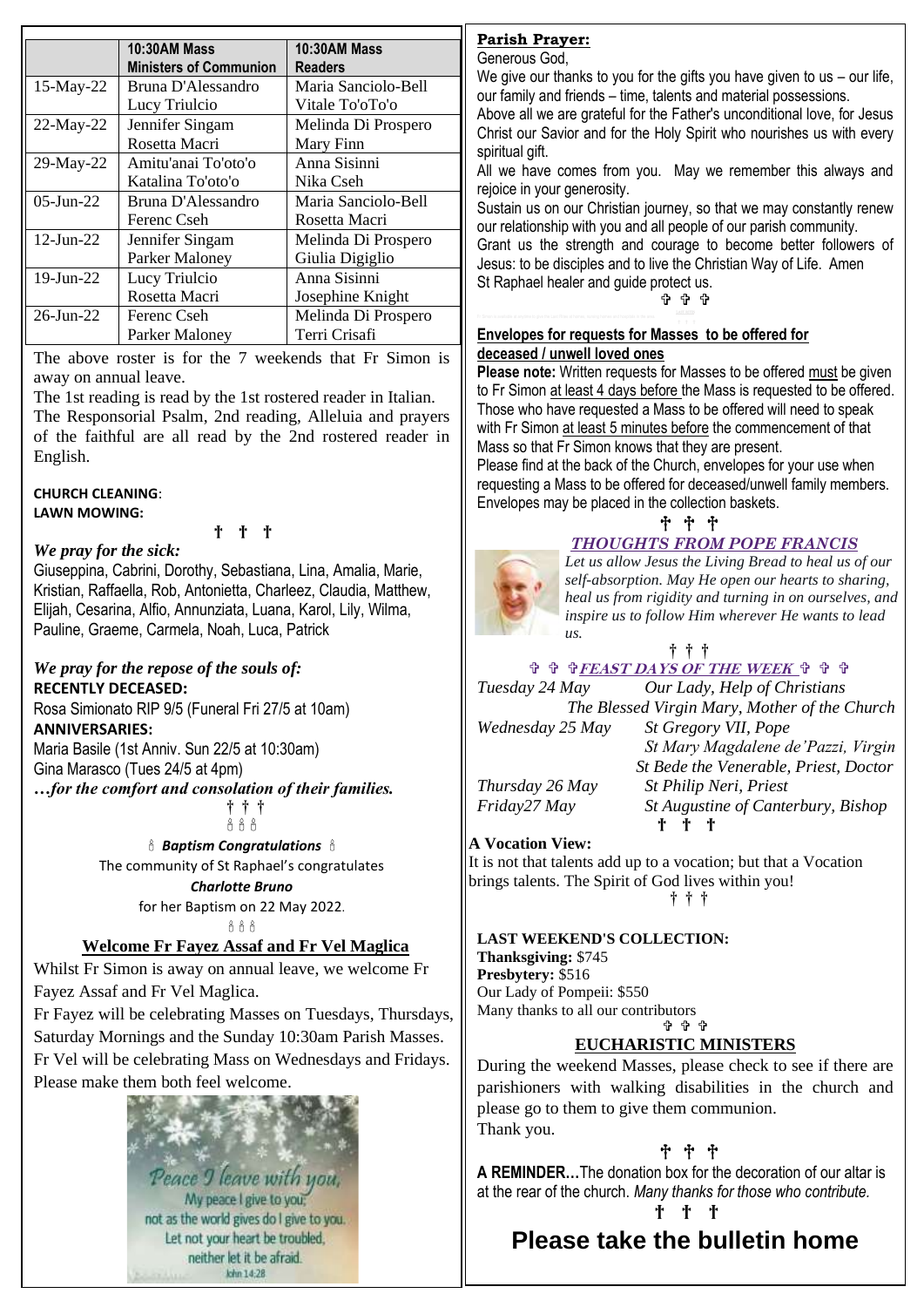**MAY MASS COUNT.** During the month of May, the Archdiocese organises this survey during the weekends so as to know how Catholics are faring in their church attendance and to organise better the pastoral needs of the parishes.

#### † † †

#### **Whilst Fr Simon is away…**

On the evening of Sunday 8 May 2022, Fr Simon went on annual leave. While he is away there will be Mass in our parish church every day from Tuesday to Sunday, six days a week. However commencing the weekend of 14 and 15 May, the only Mass on Saturdays will be the 9am Mass, and the only Mass on Sundays will be the 10:30am parish Mass in which the first reading will be in Italian to accommodate the needs of our very faithful Italian Mass community.

The normal Sunday Mass schedule will resume at 6pm on Saturday 2 July. On Sunday 3 July there will be the 9am Italian Mass and then the 10:30am parish Mass.

ቅቀቀ

#### **New Roster for whilst Fr Simon is away**

Your new rosters for the 10:30am Sunday Mass for while Fr Simon is away i.e. 14/15 May up to and including 25/26 June 2022 will be printed on a weekly basis in the bulletin.

A roster for when Fr Simon returns which will cover all 3 weekend Masses will be prepared and issued midway through June.

This will be for 2 July to end of October 2022.

Please let me know by email (prestonwest@cam.org.au) or leave a message on 9470 2586 your availability for this time at your earliest convenience. Thank you,

Rachel Costa

#### † † †

### *Stewardship Reflection*

*"…Do not let your hearts be troubled or afraid." (JOHN 14:27)*

Our limited human understanding cannot begin to understand the immense power of God. Instead of trusting in God, we often think we can control every outcome. Do you want to make God laugh? Tell Him your plans. The next time worry, anxiety or fear creeps in, thank God for all He has given you and trust that He has a better plan for you. Make God your first choice and not your last resort.

#### **† † †**

#### **SmartLoving Breakthrough**

**An Online Course for spouses in troubled marriages**

If your marriage is under stress or you feel disconnected from your spouse, but don't know how to ease the pain, join us for this online course.

> Identify your conflict triggers. Learn strategies to de-escalate an argument. • Restore hope with practical relationship strategies.

#### **[smartloving.org/breakthrough](https://aus01.safelinks.protection.outlook.com/?url=https%3A%2F%2Fpmrc.ontraport.com%2Fc%2Fs%2F2Q9%2FJ0Os%2F6%2Fvlq7%2F6m9%2F69gsJ5%2Fs2AkKJBwjQ%2FP%2FP%2FQX&data=05%7C01%7Cprestonwest%40cam.org.au%7C69519118326f4fbf3eca08da2d6164f8%7C48ee20c7c8ea423c8b28f19801e34193%7C0%7C0%7C637872193596322874%7CUnknown%7CTWFpbGZsb3d8eyJWIjoiMC4wLjAwMDAiLCJQIjoiV2luMzIiLCJBTiI6Ik1haWwiLCJXVCI6Mn0%3D%7C3000%7C%7C%7C&sdata=nK9uRkHeB%2FcbX0sjYSPYTrz48QQd9y1ZeE5dZbbqYTA%3D&reserved=0)**

Divine Mercy Sale 50% Off (ends May 31) Use coupon code: **DivineMercy**

† † †

#### **Requests for past parish priests or visiting priests to conduct funerals at St Raphael's parish church**

Parishioners are welcome to request past parish priests or visiting priests to undertake funeral Masses at St Raphael's church. However, they must understand that once they have made such a request Fr Simon will not be available to undertake the funeral if that priest is not available or becomes unable to conduct the funeral. Parishioners should also be aware that it is a colossal imposition for Fr Raymond to come to do funerals at St Raphael's involving him in 3 hours of travel.

#### **Catholic Theological College** *Series of short sessions: online via Zoom*

**Engaging Your Faith**

Choose one, choose all, choose what interests you and all for just \$25 per session, running 3 to 28 May 2022. Booking, payment & more information: [ctc.edu.au/engaging-your-faith/](https://ctc.edu.au/engaging-your-faith/)



#### 유 슈 **Piety Stall**

The piety stall stocks small gifts and cards for all Sacraments as well as various religious items at reasonable prices. Please take the time to have a look after any of the weekend Masses. Thank you

#### † † †  $\odot$   $\odot$  SHARE A JOKE  $\odot$   $\odot$

While walking to work a Member of Parliament is hit by a truck and dies. His soul arrives in heaven where he is greeted by St Peter.

"Welcome to heaven," says St Peter. "Before you settle in, there's a problem. We seldom see a top official around here, so we're not sure what to do with you."

"Just let me in," says the politician.

"Well, I'd like to, but I have orders from higher up. So, we'll have you spend one day in hell and one day in heaven. Then you can choose where to spend eternity."

St Peter escorts him to the elevator and the MP goes down to hell. The doors open and he finds himself in the middle of a lush green golf course. In the distance is a clubhouse and standing in front of it are all his friends and other politicians he had known. Everyone is smiling. They run to greet him, shake his hand, and reminisce about the good times they had while getting rich at the expense of other people. They play a friendly game of golf and then dine on lobster, caviar and champagne. Also present is the devil, who is a friendly and jovial bloke who dances and cracks jokes. They are having such a good time that before too long it's time to go. Everyone gives the politician a hearty farewell as the elevator heads skyward. The door soon opens and St Peter is waiting for him.

"Now it's time to visit heaven," declares St Peter.

A day passes with the politician joining a group of contented souls moving from cloud to cloud, playing the harp and singing. They have a good time and, before he realises it, the 24 hours have gone by and St Peter returns.

"You've spent a day in hell and another in heaven. Now choose your eternity," says St Peter.

The MP reflects for a minute, then answers: "Heaven has been delightful, but I think I would be better off in hell."

So St Peter escorts him to the elevator and the politician descends to hell. When the doors open, he's in the middle of a barren land covered with waste and garbage. He sees all his friends, dressed in rags, picking up the rubbish and putting it in black bags. The devil comes over to him and puts his arm around his shoulder.

"I don't understand," stammers the MP. "Yesterday there was a golf course and clubhouse, and we ate lobster and caviar, drank champagne, danced and had a wonderful time. Now there's just a wasteland and my friends look miserable. What happened?"

The devil smiles and says,

"Yesterday we were campaigning. Today you voted."

| A warm welcome to new parishioners to St Raphael's                    |  |  |
|-----------------------------------------------------------------------|--|--|
| Please let us know that you have joined our community and if there is |  |  |
| anything we can do for you.                                           |  |  |

Are you new to our Parish?

Need Thanksgiving envelopes?

Pease complete the details below and place in the collection plate at Mass or send to the Parish office.

 $\overline{\phantom{a}}$ 

Name:

**C**<br>**Children's activity pages**<br>**C** Phone:

Address:

Please find in the foyer of the Church an *To existing parishioners: if you would like to contribute on a regular basis*  activity parismoners. In you would like to a<br>cing the envelopes integer complete the abo using the envelopes, please complete the above. Thank you.